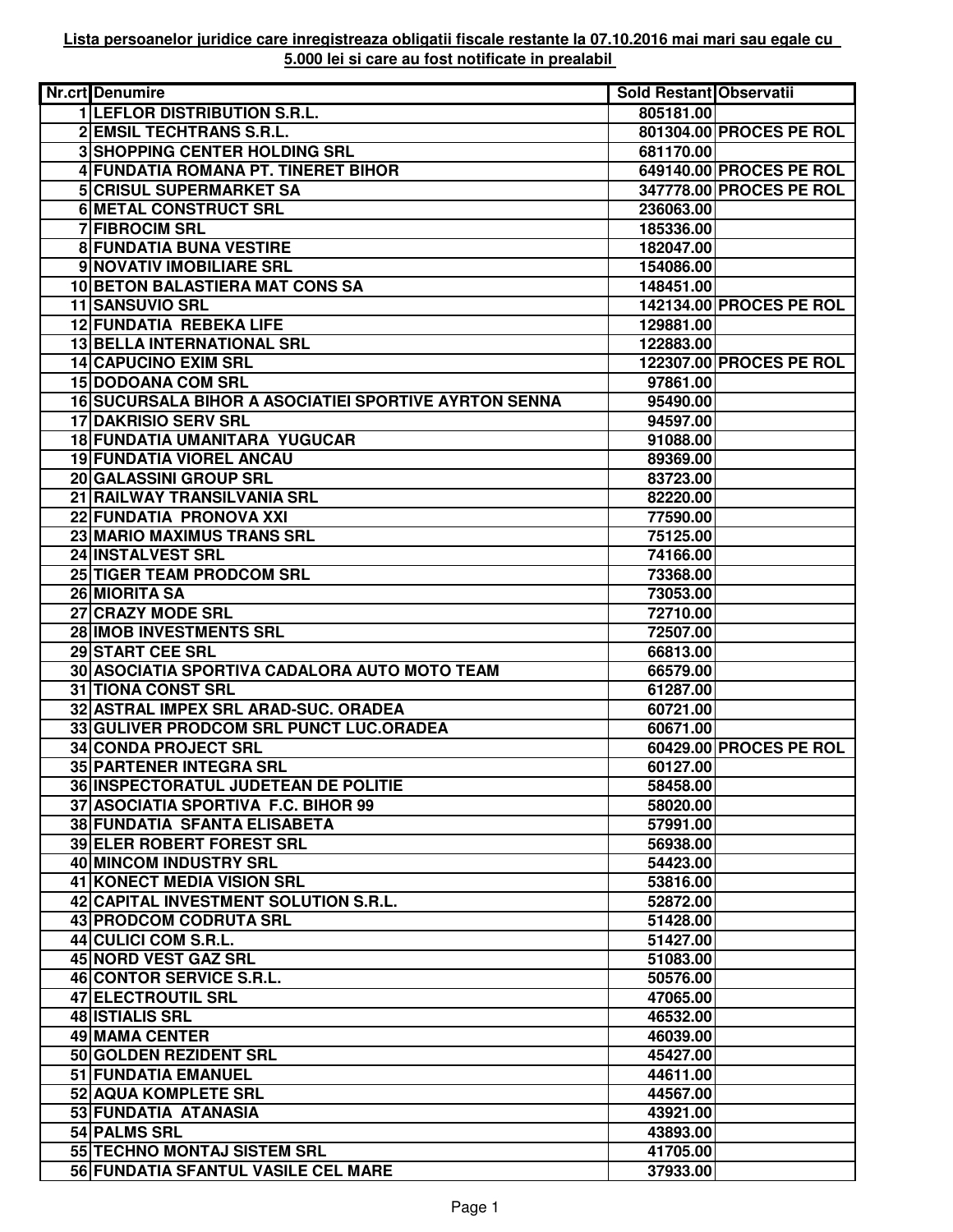| Nr.crt Denumire                                         | <b>Sold Restant Observatii</b> |                        |
|---------------------------------------------------------|--------------------------------|------------------------|
| <b>57 BAZALT TRANS SRL</b>                              | 37546.00                       |                        |
| 58 ZAFERANO SRL                                         | 36571.00                       |                        |
| 59 INSPECTORATUL TERITORIAL DE MUNCA AL JUDETULUI BIHOR | 35182.00                       |                        |
| 60 GARZEN SERV PROD SRL                                 | 34613.00                       |                        |
| 61 LICUDAM SRL                                          | 34435.00                       |                        |
| 62 BASIS MANAGEMENT SOLUTION OFFICE SRL                 | 33984.00                       |                        |
| 63 FUNDATIA AGRARIA                                     | 32729.00                       |                        |
| <b>64 NEDATIM SRL</b>                                   | 32538.00                       |                        |
| 65 INSTALATII FRIGORIFICE M.R.I. S.R.L.                 | 32069.00                       |                        |
| 66 METAL CASA SRL                                       | 31929.00                       |                        |
| 67 COMALIM 57 LUPSEA SA                                 | 31689.00                       |                        |
| 68 FUNDATIA STEAUA VIETII                               | 31521.00                       |                        |
| 69 AKABE TRANSPORT SRL                                  | 31207.00                       |                        |
| 70 FUNDATIA MIORITA                                     | 31118.00                       |                        |
| <b>71 FUNDATIA MOISE</b>                                | 29928.00                       |                        |
| 72 VAZCOM SRL                                           | 29772.00                       |                        |
| 73 RESPV SRL                                            | 29652.00                       |                        |
| 74 ROMAX DOORS SRL                                      | 29505.00                       |                        |
| <b>75 FUNDATIA AGAPE</b>                                | 28960.00                       |                        |
| <b>76 CIMREX SRL</b>                                    | 28833.00                       |                        |
| 77 GELATERIA SANDRO SRL                                 | 28512.00                       |                        |
| 78 LOGICA FOX SRL                                       | 27792.00                       |                        |
| 79 ORFOREST SRL                                         | 26779.00                       |                        |
| 80 TERASTON INVEST SRL                                  |                                | 26430.00 PROCES PE ROL |
| 81 FUNDATIA BRAVO HELP                                  | 26386.00                       |                        |
| 82 ROSNIC COM S.R.L.                                    | 26178.00                       |                        |
| 83 CRISMONA SERV S.R.L.                                 | 25465.00                       |                        |
| <b>84 FUNDATIA CERTO</b>                                | 25398.00                       |                        |
| 85 EXPRES BUSINESS INVESTMENT SRL                       | 25297.00                       |                        |
| 86 RONCRIS SRL                                          | 24919.00                       |                        |
| 87 CASA DE EDITURA SI PRESA FOGET 2006 SRL              | 24809.00                       |                        |
| <b>88 GIACOMIRA SRL</b>                                 | 24527.00                       |                        |
| 89 FUNDATIA DE INTRAJUTORARE RABINUL                    | 23499.00                       |                        |
| 90 EDIL GAMA                                            | 23469.00                       |                        |
| 91 LAND CONSULTING EVENT SRL                            | 23083.00                       |                        |
| 92 STATIUNEA DE CERCETARE - DEZVOLTARE AGRICOLA ORADE   | 22945.00                       |                        |
| 93 COYOTE UGLY SRL                                      | 22890.00                       |                        |
| 94 FUNDATIA ORDINUL DE MALTA                            | 22760.00                       |                        |
| 95 KUZIMOB SRL                                          |                                | 22434.00 PROCES PE ROL |
| 96 FUNDATIA MARCELLO                                    | 22351.00                       |                        |
| 97 PARCUL AMINTIRILOR SRL                               | 22112.00                       |                        |
| 98 FARM FOREST SRL                                      | 22045.00                       |                        |
| 99 MEGAMOTORS TRANS SRL                                 | 22040.00                       |                        |
| <b>100 SAPPE MARKETING SRL</b>                          | 21905.00                       |                        |
| 101 FUNDATIA PENTRU AJUTOARE UMANITARE LATIMERIA        | 21804.00                       |                        |
| 102 ROMPUF IMPEX SRL                                    | 21795.00                       |                        |
| 103 MACABEI SERV SRL                                    | 21730.00                       |                        |
| 104 GORDAN & BODEAN S.R.L.                              | 21694.00                       |                        |
| 105 SPERANTA - SERVICII SI COMERT SRL                   | 21606.00                       |                        |
| <b>106 ASOCIATIA AVA EMANUEL</b>                        | 21434.00                       |                        |
| 107 BEE FEE CONSULTING SRL                              | 21388.00                       |                        |
| 108 VALMIEX COMPANY S.R.L.                              | 21290.00                       |                        |
| 109 MOBILAELIT STYLE DESIGN S.R.L.                      | 21287.00                       |                        |
| 110 INVEST SUNRISE COM S.R.L.                           | 21195.00                       |                        |
| <b>111 DONETII COM SRL</b>                              | 20978.00                       |                        |
| 112 SATTECH SRL                                         | 20580.00                       |                        |
| 113 BELA INDEX TRANS S.R.L.                             | 20569.00                       |                        |
| 114 DANDAPHNE TRANS S.R.L.                              | 20172.00                       |                        |
| <b>115 EUROSTAR PRO INVEST SRL</b>                      | 19738.00                       |                        |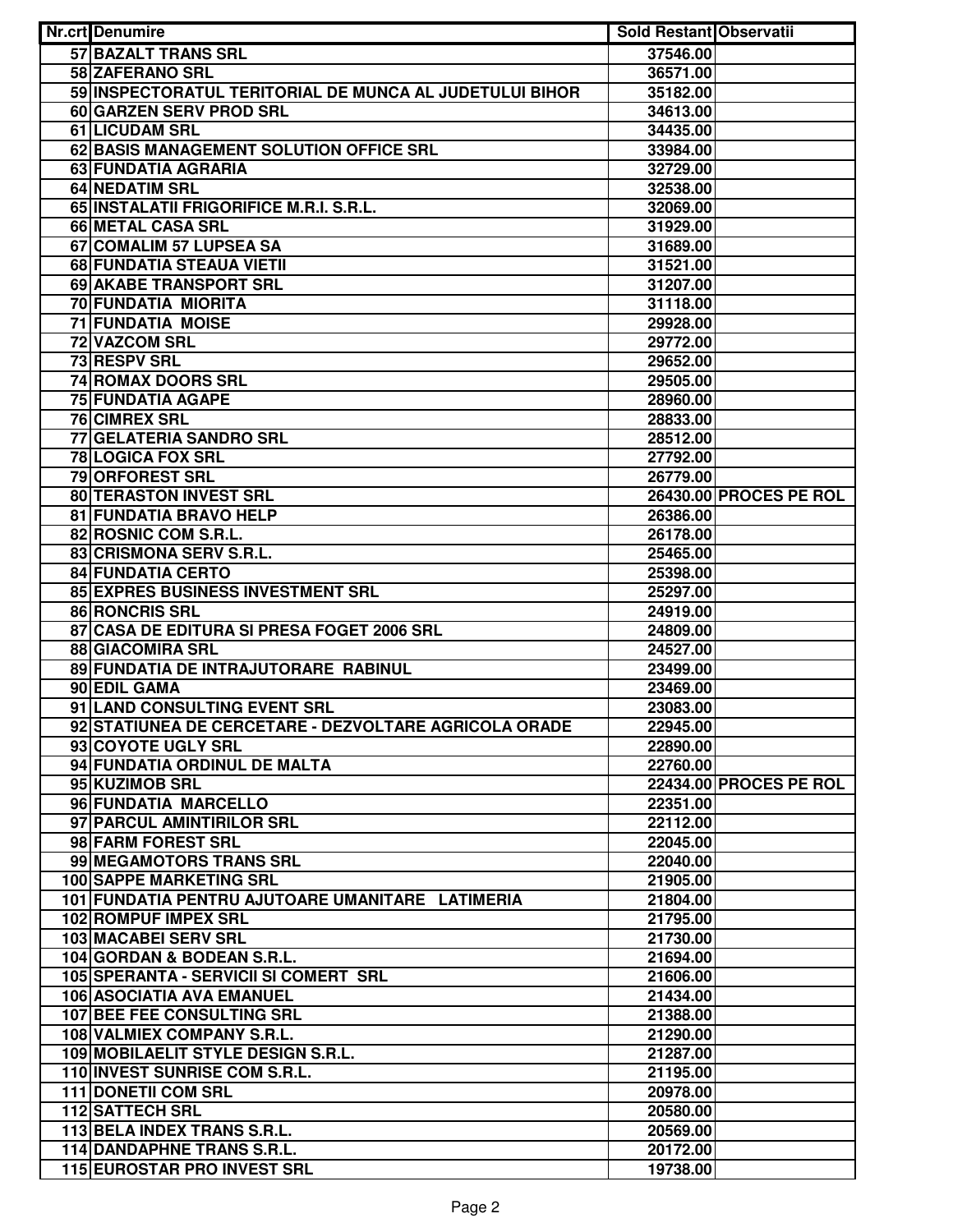| <b>Nr.crt</b> Denumire                      | <b>Sold Restant Observatii</b> |  |
|---------------------------------------------|--------------------------------|--|
| 116 MEZERET SRL                             | 19271.00                       |  |
| <b>117 VELOCOMTEC SRL</b>                   | 19236.00                       |  |
| <b>118 ECOLOGIC CONSTRUCT SRL</b>           | 18961.00                       |  |
| 119 SOVECO ROMANIA SRL                      | 18907.00                       |  |
| 120 FUNDATIA PELLE                          | 18732.00                       |  |
| <b>121 PROMO PROD INVEST SRL</b>            | 18493.00                       |  |
| 122 FUNDATIA DE INTRAJUTORARE PRO - HELP    | 18407.00                       |  |
| <b>123 FUNDATIA MARIA HILFE</b>             | 18216.00                       |  |
| 124 M.C.C. OIL DOWNSTREAM SRL               | 17683.00                       |  |
| <b>125 GENCO CARWASH SRL</b>                | 17444.00                       |  |
| <b>126 MATE FOREST SRL</b>                  | 16698.00                       |  |
| <b>127 EURO LOAD INTERNATIONAL SRL</b>      | 16646.00                       |  |
| 128 MILLSTAR PROD S.R.L.                    | 16593.00                       |  |
| <b>129 FUNDATIA UNIVERSITARIA</b>           | 16397.00                       |  |
| <b>130 FUNDATIA TARGET</b>                  | 16370.00                       |  |
| 131 FRIGOCONTI SRL                          | 16325.00                       |  |
| 132 NEFTUN PROD IMPEX S.R.L.                | 16277.00                       |  |
| 133 PAND-COM-IMPEX SRL                      | 16162.00                       |  |
| 134 NYMPHEA INVEST SRL                      | 16118.00                       |  |
| <b>135 FUNDATIA CONEXIUNI</b>               | 16053.00                       |  |
| <b>136 DANDELI SERV COM SRL</b>             | 15988.00                       |  |
| <b>137 PIZZAROLA SRL</b>                    | 15900.00                       |  |
| <b>138 FUNDATIA TIMOTEI</b>                 | 15704.00                       |  |
| 139 RESTAURANT LA GALLERIA S.R.L.           | 15677.00                       |  |
| 140 FUNDATIA DAHL                           | 15658.00                       |  |
| <b>141 FUNDATIA SFANTA MARIA</b>            | 15593.00                       |  |
| <b>142 SPIRALEXA SRL</b>                    | 15553.00                       |  |
| <b>143 GINOBRI TRANSCOM SRL</b>             | 15425.00                       |  |
| 144 DI GRANDA COM SRL                       | 15011.00                       |  |
| <b>145 FUNDATIA AUMAR</b>                   | 14954.00                       |  |
| 146 PORTAN I. CALIN CAB. AVOC.              | 14950.00                       |  |
| 147 FABRIZIO SRL                            | 14932.00                       |  |
| <b>148 EDITURA AQUILA LOGISTIC SRL</b>      | 14930.00                       |  |
| <b>149 AGROMEC ORADEA SA</b>                | 14905.00                       |  |
| <b>150 TABAC TRANSILVANIA SRL</b>           | 14868.00                       |  |
| <b>151 CALICOR GROUP SRL</b>                | 14714.00                       |  |
| <b>152 FUNDATIA CULTURALA PHOENIX</b>       | 14632.00                       |  |
| <b>153 ENDODIGEST SRL</b>                   | 14593.00                       |  |
| <b>154 FUNDATIA APOCALIPTUS</b>             | 14205.00                       |  |
| <b>155 VALSPUM SRL</b>                      | 14140.00                       |  |
| <b>156 ITALIAN TRADING S.R.L.</b>           | 13977.00                       |  |
| <b>157 SERVICE AUTO MILIAN SRL</b>          | 13955.00                       |  |
| 158 BYA & GYA SRL                           | 13640.00                       |  |
| 159 FELISON PROD SRL                        | 13498.00                       |  |
| <b>160 PROSTAR CRISTAL SRL</b>              | 13317.00                       |  |
| 161 ROXANAFLOR SRL                          | 13317.00                       |  |
| <b>162 PROFICOM SRL</b>                     | 13046.00                       |  |
| <b>163 INTENSIV OIL GROUP SRL</b>           | 13023.00                       |  |
| 164 TOMI OIL SRL                            | 12699.00                       |  |
| 165 SAN - TEAM ROMANIA S.R.L.               | 12693.00                       |  |
| 166 ANABOND SRL<br><b>167 KUN TRUCK SRL</b> | 12667.00                       |  |
| <b>168 WORLD ACTIV COMPANY SRL</b>          | 12655.00                       |  |
| <b>169 FUNDATIA IULIAN HUMANITAS</b>        | 12635.00<br>12596.00           |  |
| 170 ZIMRA S.R.L.                            | 12523.00                       |  |
| 171 FMZ DEVELOPMENT RO SRL                  | 12382.00                       |  |
| <b>172 YASSISS WORLD SRL</b>                | 12290.00                       |  |
| 173 DINO & VAS SRL                          | 12182.00                       |  |
| 174 DORYCOR TOURS S.R.L.                    | 12155.00                       |  |
|                                             |                                |  |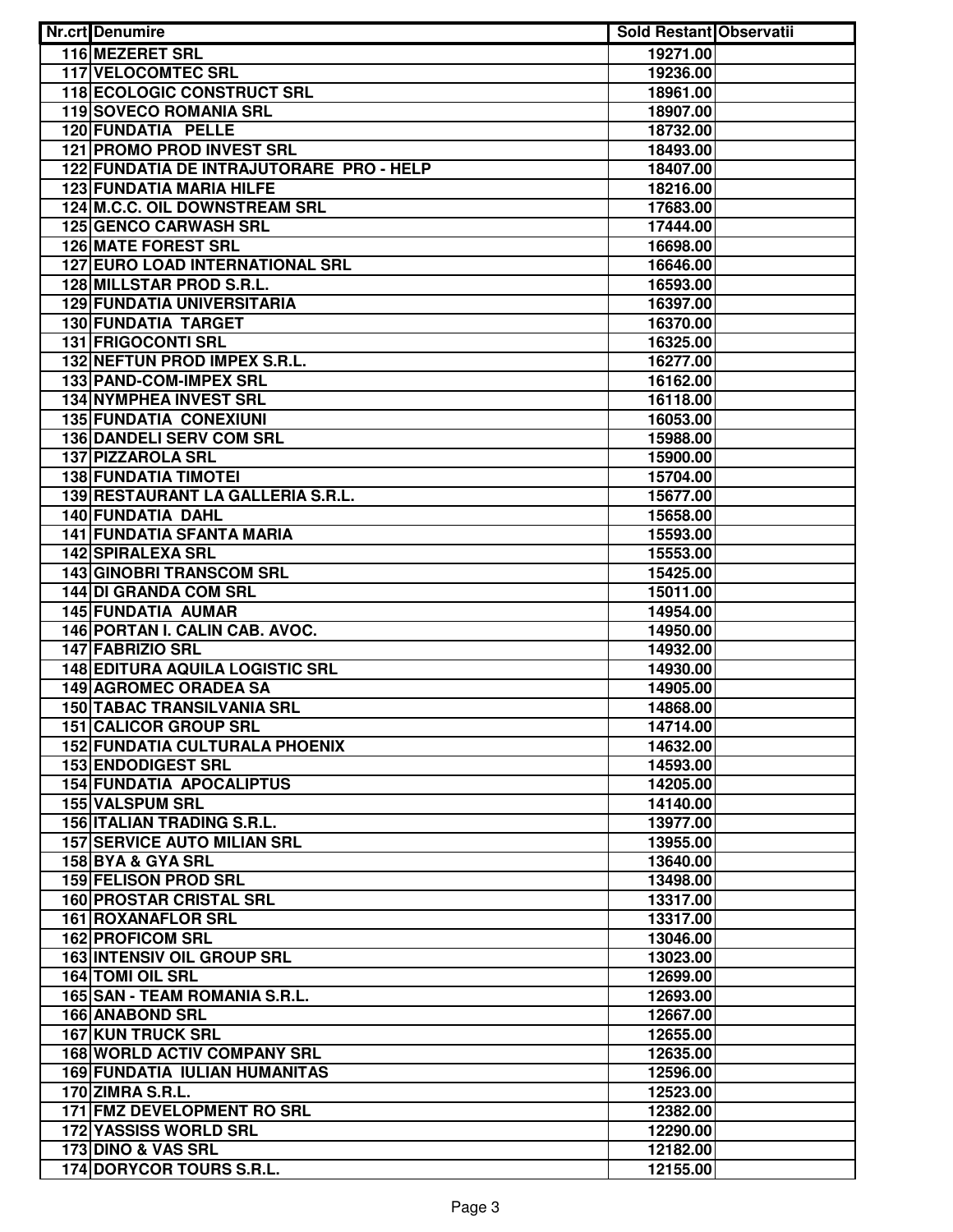| <b>Nr.crt</b> Denumire                                                | Sold Restant Observatii |  |
|-----------------------------------------------------------------------|-------------------------|--|
| 175 FLONEL SERVICE S.R.L.                                             | 12033.00                |  |
| <b>176 TOTAL ENERGY PV SRL</b>                                        | 11974.00                |  |
| <b>177 MESTERUL CASEI SRL</b>                                         | 11950.00                |  |
| <b>178 DAMARITO SRL</b>                                               | 11937.00                |  |
| <b>179 DOE PREST SRL</b>                                              | 11818.00                |  |
| <b>180 SIBROM SERV SRL</b>                                            | 11736.00                |  |
| <b>181 AKTAA COMPANY IMPEX SRL</b>                                    | 11576.00                |  |
| <b>182 ASOCIATIA DAVID CENTER</b>                                     | 11534.00                |  |
| 183 PROIECT GEO 2003 SRL                                              | 11534.00                |  |
| 184 AYMAN SRL                                                         | 11379.00                |  |
| <b>185 MAKEART SRL</b>                                                | 11379.00                |  |
| 186 MOLDOTRANS INTERNATIONAL S.R.L.                                   | 11264.00                |  |
| 187 FLORICICA MAGAZIN S.R.L.                                          | 11181.00                |  |
| 188 SALOMGEO THERM IMPEX S.R.L.                                       | 11126.00                |  |
| 189 BIOPANIS S.R.L.                                                   | 10962.00                |  |
| 190 FUNDATIA PRIETENIA ROMANO-TURCA                                   | 10959.00                |  |
| <b>191 CAFE MOLLO SRL</b>                                             | 10912.00                |  |
| <b>192 UNIAS EXPERT SRL</b>                                           | 10865.00                |  |
| 193 PADEN CONSTRUCT SRL                                               | 10856.00                |  |
| <b>194 PLASTIKAROM SRL</b>                                            | 10843.00                |  |
| 195 EUROGERARDO SRL                                                   | 10732.00                |  |
| <b>196 LODIANA INVEST SRL</b>                                         | 10560.00                |  |
| 197 TECHNO BUILD SRL                                                  | 10355.00                |  |
| <b>198 VEST TRUCKRO SRL</b>                                           | 10190.00                |  |
| <b>199 FUNDATIA LIBERIS BIHOR</b>                                     | 10098.00                |  |
| 200 ARTYSTIL HOME SRL                                                 | 10041.00                |  |
| 201 FUNDATIA SPERANTA VESNICA                                         | 10030.00                |  |
| 202 DORIRINA CONT SRL                                                 | 9999.00                 |  |
| 203 FUNDATIA STUDENTILOR ECOLOGI SILVA                                | 9979.00                 |  |
| 204 ASOCIATIA EL SADAI                                                | 9933.00                 |  |
| 205 MUREDIA S.R.L.                                                    | 9824.00                 |  |
| 206 GEO & LENY TRANS SRL                                              | 9599.00                 |  |
| <b>207 LAGALION SRL</b>                                               | 9599.00                 |  |
| 208 ASOCIATIA CULTURALA CANTATA MELODICA - SUCURSAL                   | 9557.00                 |  |
| 209 RUNNER COM S.R.L.                                                 | 9411.00                 |  |
| 210 IARA VET COM SRL                                                  | 9337.92                 |  |
| 211 CAPITOLIUM TOURS SRL                                              | 9337.00                 |  |
| 212 IDANITA COM S.R.L.                                                | 9325.00                 |  |
| 213 FUNDATIA SFANTUL GHEORGHE BIRUITORUL                              | 9243.00                 |  |
| 214 FRATELLI PINTO SRL                                                | 9241.00                 |  |
| 215 MOBEXPRES SRL                                                     | 9201.00                 |  |
| 216 FUNDATIA UMANITARA MEDUZA                                         | 9014.00                 |  |
| 217 REPUBLIC CAFE SRL                                                 | 8982.00                 |  |
| 218 PANTOS TOURS SRL                                                  | 8917.00                 |  |
| 219 DIESEL IMPEX SRL                                                  | 8853.00                 |  |
| 220 HALINOTRANS SRL                                                   | 8815.00                 |  |
| 221 FUNDATIA DE INTRAJUTORARE CARPATICA                               | 8780.00                 |  |
| 222 COMPPIL S.A.                                                      | 8770.00                 |  |
| 223 BISERICA CRESTINA BAPTISTA EPISCOPIA BIHOR                        | 8633.00                 |  |
| 224 FASTLINK SRL                                                      | 8585.00                 |  |
| 225 KERMAG IMPORT EXPORT SRL<br>226 GALERIA RISTORANTE DEL TEATRO SRL | 8570.00                 |  |
|                                                                       | 8530.00                 |  |
| 227 COMALIM 103 VANA SRL<br>228 BIEFE CASA SRL                        | 8519.00                 |  |
| 229 COMPANIA DE SERVICII FINANCIARE MODRU SRL                         | 8474.00<br>8361.00      |  |
| 230 LIMAR PREST SRL                                                   | 8345.00                 |  |
| 231 FUNDATIA RALUCA                                                   | 8320.00                 |  |
| 232 FUNDATIA TEODORA CARITY                                           | 8315.00                 |  |
| 233 ASOCIATIA CENTRUL DE STUDII CRESTINE                              | 8200.00                 |  |
|                                                                       |                         |  |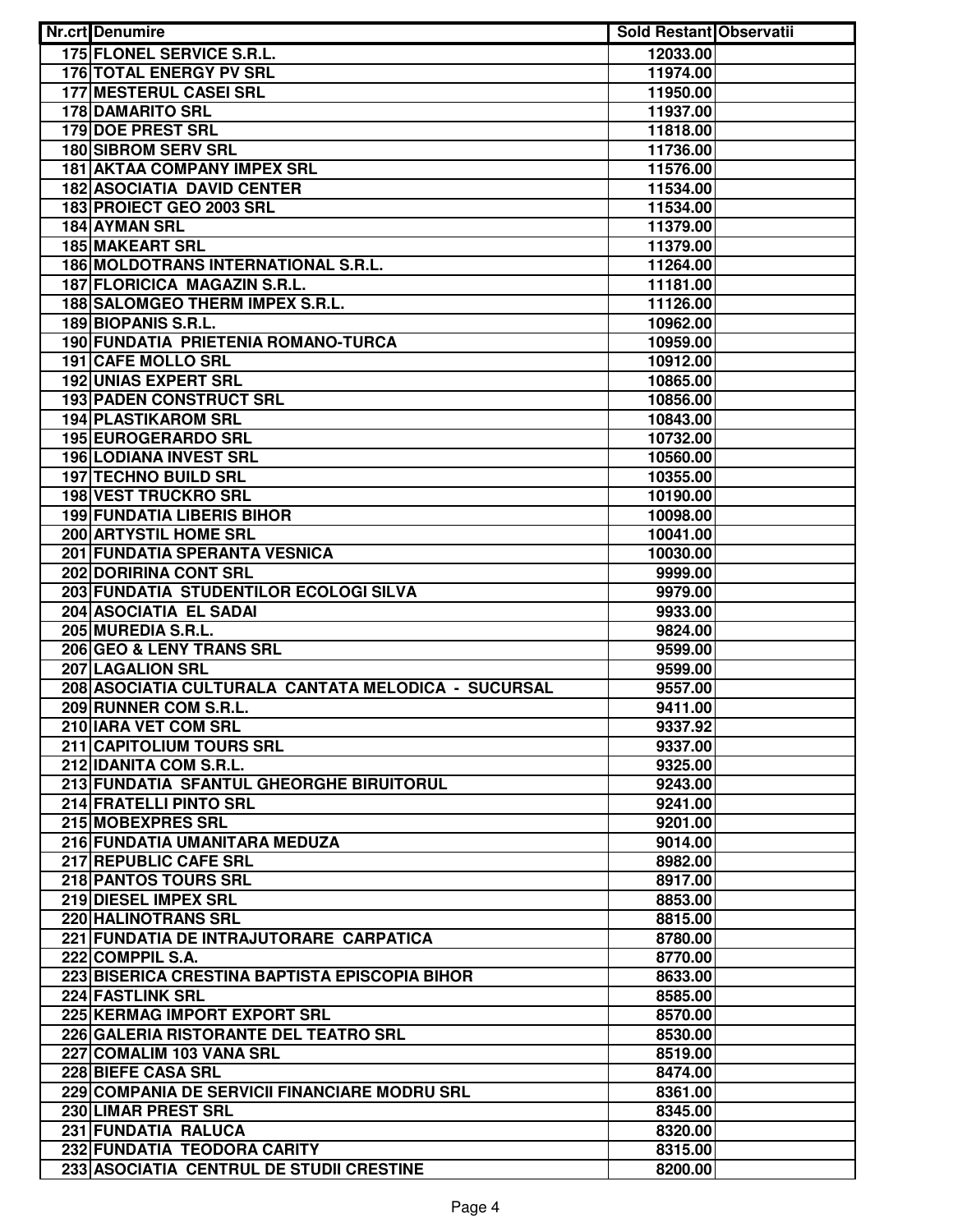| <b>Nr.crt</b> Denumire                              | <b>Sold Restant Observatii</b> |  |
|-----------------------------------------------------|--------------------------------|--|
| 234 CONFREP S.R.L.                                  | 8161.00                        |  |
| <b>235 HEMACHI SRL</b>                              | 8052.00                        |  |
| 236 ALCAHIM SRL                                     | 8038.00                        |  |
| 237 KISS CAFFE SRL                                  | 8038.00                        |  |
| 238 LORIAN TRADE S.R.L.                             | 8038.00                        |  |
| 239 FORESTSOFT SRL                                  | 8032.00                        |  |
| 240 LUSEL PROD SRL                                  | 7994.00                        |  |
| 241 MIFLO STYLE SRL                                 | 7952.00                        |  |
| <b>242 CORASON SRL</b>                              | 7858.00                        |  |
| <b>243 VILIAM IMPEX SRL</b>                         | 7848.00                        |  |
| 244 CASA AMBIENT SRL                                | 7792.00                        |  |
| 245 ASOCIATIA CARITATIVA ROMANO-ENGLEZA MEDICAID    | 7675.00                        |  |
| 246 FUNDATIA LUKANCA                                | 7646.00                        |  |
| 247 MEDAVID SRL                                     | 7636.00                        |  |
| 248 BIATOD SRL                                      | 7581.00                        |  |
| 249 EGBERT AGRISERVICES SRL                         | 7554.00                        |  |
| 250 ANCILIA SRL                                     | 7432.00                        |  |
| 251 MARTEX SRL                                      | 7393.00                        |  |
| 252 ADJARA COM SRL                                  | 7374.00                        |  |
| 253 FAGIANCA SRL                                    | 7296.00                        |  |
| 254 LUC-TAV PRODCOMSERV S.R.L.                      | 7256.00                        |  |
| 255 TAR & TAR BROKER DE ASIGURARE S.R.L.            | 7237.00                        |  |
| 256 LOGONOVO SRL                                    | 7224.00                        |  |
| 257 FRETUS SRL                                      | 7222.00                        |  |
| 258 CASIMO CLUB SRL                                 | 7211.00                        |  |
| <b>259 DANIS CONFEXIM SRL</b>                       | 7171.00                        |  |
| 260 FGM SOLAR SRL                                   | 7135.00                        |  |
| 261 FLORINEL PROD                                   | 7086.00                        |  |
| 262 UNITED EVASION SRL                              | 7025.00                        |  |
| 263 SEBANA S.R.L.                                   | 6890.00                        |  |
| 264 BENY M SERVCOM S.R.L.                           | 6859.00                        |  |
| 265 P.A.V. SRL                                      | 6844.00                        |  |
| 266 EXTRAPAN S.R.L.                                 | 6825.00                        |  |
| 267 PEDRINO SRL                                     | 6818.00                        |  |
| <b>268 INTERROSI SRL</b>                            | 6746.00                        |  |
| 269 MASTER QUALITY SRL                              | 6684.00                        |  |
| 270 REPADY EXPRES SRL                               | 6672.00                        |  |
| 271 MONTANA PLAY S.R.L.                             | 6658.00                        |  |
| 272 GABI & LACI SRL                                 | 6558.00                        |  |
| 273 FUNDATIA ARIANNA                                | 6522.00                        |  |
| 274 TOPSPORT DEMIAN SRL                             | 6517.00                        |  |
| 275 BELVERDE SRL                                    | 6513.00                        |  |
| 276 INTERTRANS ADRIAN SRL                           | 6513.00                        |  |
| 277 PUPA COM S.R.L.                                 | 6482.00                        |  |
| 278 FUNDATIA DE INTRAJUTORARE FLORIANOR             | 6449.00                        |  |
| 279 ACONTES SRL                                     | 6427.00                        |  |
| 280 DULCE PUGLIA SRL                                | 6422.00                        |  |
| 281 SUPER CONFORT SRL                               | 6373.00                        |  |
| 282 CARIMP CONSTRUCT SRL                            | 6372.00                        |  |
| 283 BOGDINEL SRL                                    | 6365.00                        |  |
| 284 BISMAN S.R.L.                                   | 6352.00                        |  |
| 285 FUNDATIA OMENIA SOCIALA ARTA DE A FI OM FILIALA | 6347.00                        |  |
| 286 CLEMENT NAPOLEON SRL                            | 6283.00                        |  |
| 287 DARMYRA CONF SRL                                | 6268.00                        |  |
| 288 CURIERAT RAPID ROMSA SRL                        | 6262.00                        |  |
| 289 CAFE AFRIKA SRL                                 | 6229.00                        |  |
| 290 LOC VECHI SRL                                   | 6229.00                        |  |
| 291 SANDY PREST SRL                                 | 6229.00                        |  |
| 292 BIG INFO SRL                                    | 6175.00                        |  |
|                                                     |                                |  |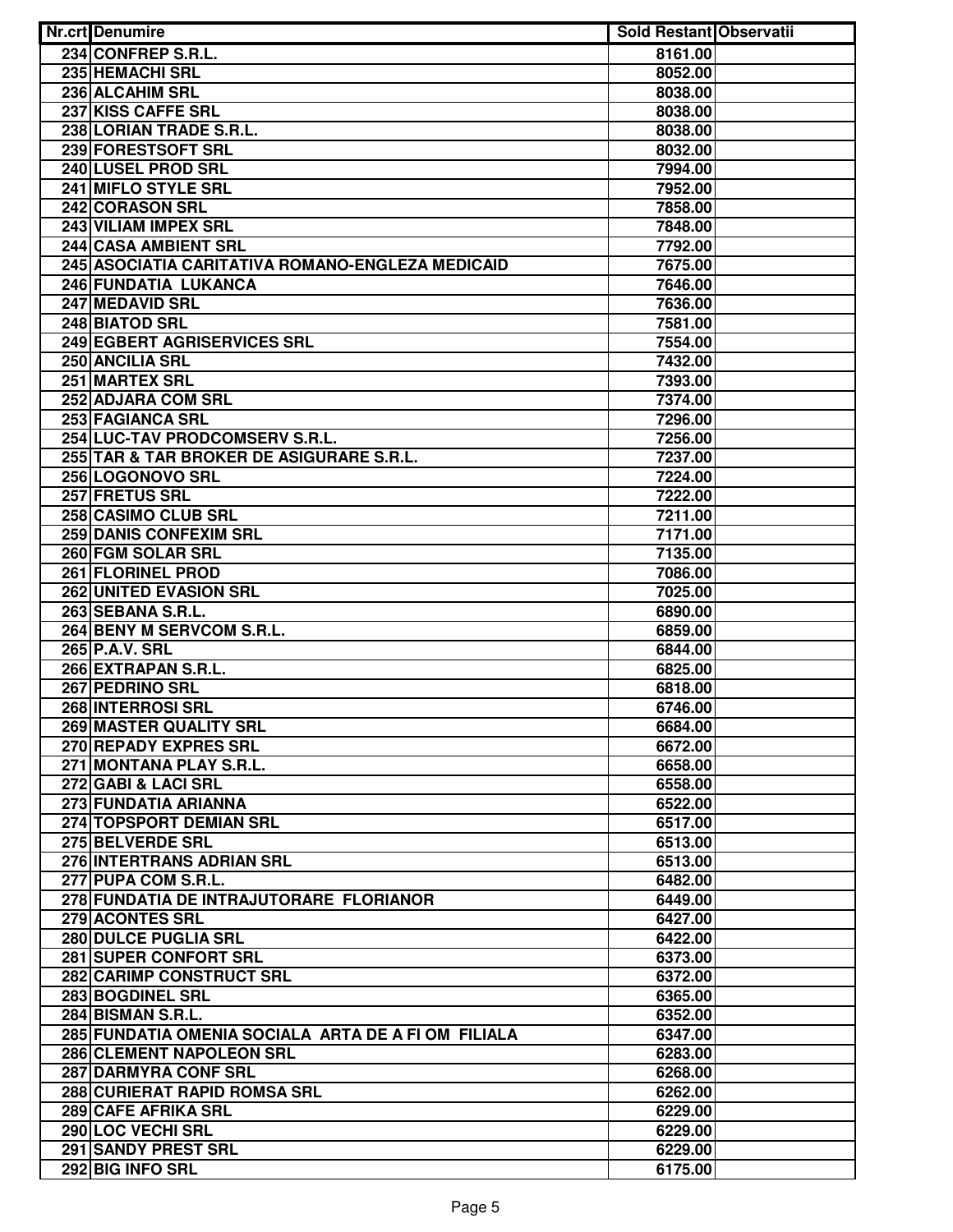| Nr.crt Denumire                                             | <b>Sold Restant Observatii</b> |  |
|-------------------------------------------------------------|--------------------------------|--|
| 293 AMBIENT SYSTEMS SRL                                     | 6101.00                        |  |
| 294 REDIS TRANS SRL                                         | 6093.00                        |  |
| 295 SINDICATUL SOFERILOR BIHOR DIN S.C. TAXI-BIHOR ORA      | 6086.00                        |  |
| 296 GEORGIENII TRANS SRL                                    | 6028.00                        |  |
| 297 CHIDO SRL                                               | 6004.00                        |  |
| 298 VALTAUR TRANS SRL                                       | 5975.00                        |  |
| 299 DECARGO SRL                                             | 5922.00                        |  |
| 300 MOTORSMITH SRL                                          | 5912.00                        |  |
| <b>301 HIDROSIM SRL</b>                                     | 5901.00                        |  |
| 302 HERIS COM. SRL                                          | 5883.00                        |  |
| 303 TOTAL CONTROL&INVEST SRL                                | 5882.00                        |  |
| 304 MULTIPROIECT CONSULT SRL                                | 5871.00                        |  |
| <b>305 KRISTAL MEDIA SRL</b>                                | 5870.00                        |  |
| 306 TODIANA SRL                                             | 5870.00                        |  |
| 307 SIRACUSA SRL                                            | 5864.00                        |  |
| 308 NELSIMONA S.R.L.                                        | 5816.00                        |  |
| 309 NEL&VICHI SRL                                           | 5798.00                        |  |
| 310 TRANSILVANIA GEN. IMP.-EXP. SRL                         | 5769.00                        |  |
| 311 ZEAN COM SRL                                            | 5706.00                        |  |
| 312 DEWAELE TRANSPORT SRL                                   | 5691.00                        |  |
| 313 UNIUNEA STUDENTILOR MAGHIARI DIN JUD. BIHOR-ORADEA      | 5678.00                        |  |
| <b>314 DISTRIBUTIE CARNE PROASPATA SRL</b>                  | 5650.00                        |  |
| 315 EUROPOL RECYCLING SRL                                   | 5636.00                        |  |
| 316 RADANIA SRL                                             | 5626.00                        |  |
| 317 FUNDATIA LUMINA CELESTA                                 | 5600.00                        |  |
| 318 TRANSILVANIAN MUSIC PRODUCTIONS S.R.L.                  |                                |  |
| 319 GIUSEPPE IMOBILIARE SRL                                 | 5600.00                        |  |
| 320 HAN CARGO SRL                                           | 5596.00                        |  |
|                                                             | 5540.00                        |  |
| 321 MAXIBUS TRAVEL SRL                                      | 5520.00                        |  |
| 322 AMATIC SRL                                              | 5502.00                        |  |
| 323 FUNDATIA KATHYA                                         | 5500.00                        |  |
| 324 ALEMIRANA SOLUTIONS SRL                                 | 5487.00                        |  |
| <b>325 GARULUS SRL</b>                                      | 5455.00                        |  |
| <b>326 MONCIPTRANS SRL</b>                                  | 5449.00                        |  |
| 327 ROYAL DGA BAR SRL                                       | 5440.00                        |  |
| 328 CRISTAL HEA S.R.L.                                      | 5422.00                        |  |
| 329 HANKOOK GWAN SRL                                        | 5422.00                        |  |
| 330 INTERNATIONAL PAGANELLI SRL<br>331 MAYA VITAL GROUP SRL | 5422.00                        |  |
|                                                             | 5422.00                        |  |
| 332 MIXODUS SRL                                             | 5422.00                        |  |
| 333 NICFLOR DISTRIBUTION GRUP SRL                           | 5422.00                        |  |
| 334 SETACO MET S.R.L.                                       | 5408.00                        |  |
| 335 CORIMAR HOTELS SRL                                      | 5397.00                        |  |
| 336 CONSOLAMAR SRL                                          | 5380.00                        |  |
| 337 A.S. CLUB SP. GYM MAR STRONG                            | 5357.00                        |  |
| 338 CARNIVAL CREW SERV SRL                                  | 5340.00                        |  |
| 339 CELSUS SERVICE SRL                                      | 5337.00                        |  |
| 340 VALCRIS ASCENSOARE COMERT S.R.L.                        | 5328.00                        |  |
| <b>341 FUNDATIA SERBAN</b>                                  | 5325.00                        |  |
| 342 LASPORT SRL                                             | 5298.00                        |  |
| 343 VIRTUAL VISION ADVERTISING SRL                          | 5293.00                        |  |
| 344 GASAVAN SRL                                             | 5279.00                        |  |
| 345 POCHIMON SRL                                            | 5276.00                        |  |
| 346 LUIGY COMIMPEX SRL                                      | 5265.00                        |  |
| 347 INCEPTO CRIS SRL                                        | 5230.00                        |  |
| 348 HITECH MANAGEMENT S.R.L.                                | 5166.00                        |  |
| 349 AVINKA SRL                                              | 5162.00                        |  |
| 350 RIBEIRA S.R.L.                                          | 5083.00                        |  |
| 351 FLORANGI SRL                                            | 5059.00                        |  |